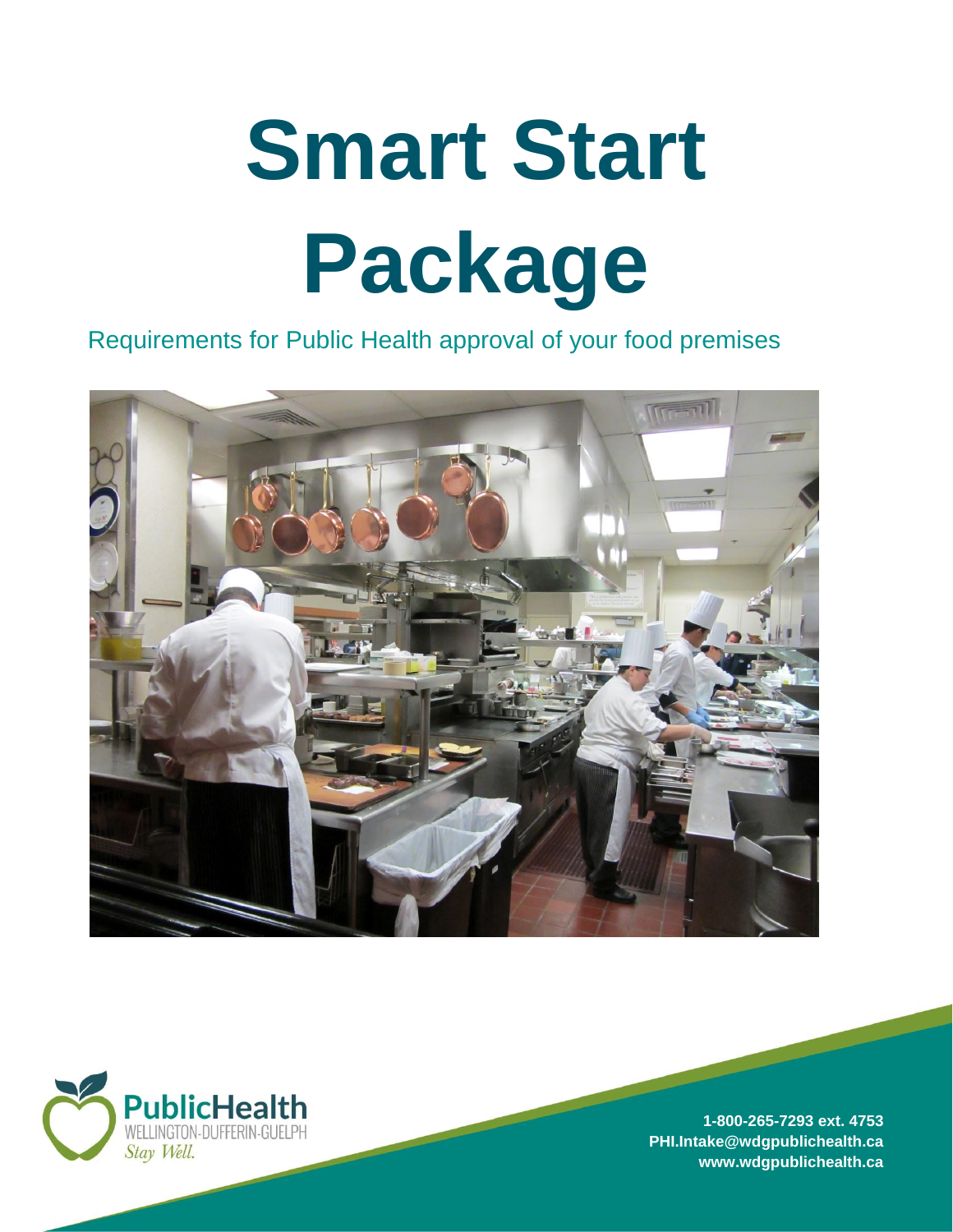# **Getting Started**

Congratulations on your business plans.

This package lists the steps you must follow to get Public Health approval for your proposed food premises. This package will also help your business comply with the Ontario Food Premises Regulation 493/17 (available online at  $(\frac{https://www.ontario.ca/laws/regularion/170493)}{https://www.ontario.ca/laws/regularion/170493)}.$ 

The steps in this package are for Wellington-Dufferin-Guelph Public Health approval only. You should contact your local municipal office and building department for additional requirements, such as zoning and business licensing.

If you need further information or assistance, please contact your area Public Health Inspector, call 1-800-265- 7293 ext. 4753, or send an email to [PHI.Intake@wdgpublichealth.ca.](mailto:PHI.Intake@wdgpublichealth.ca)

This package was adapted with permission from Lambton Public Health.

April 2019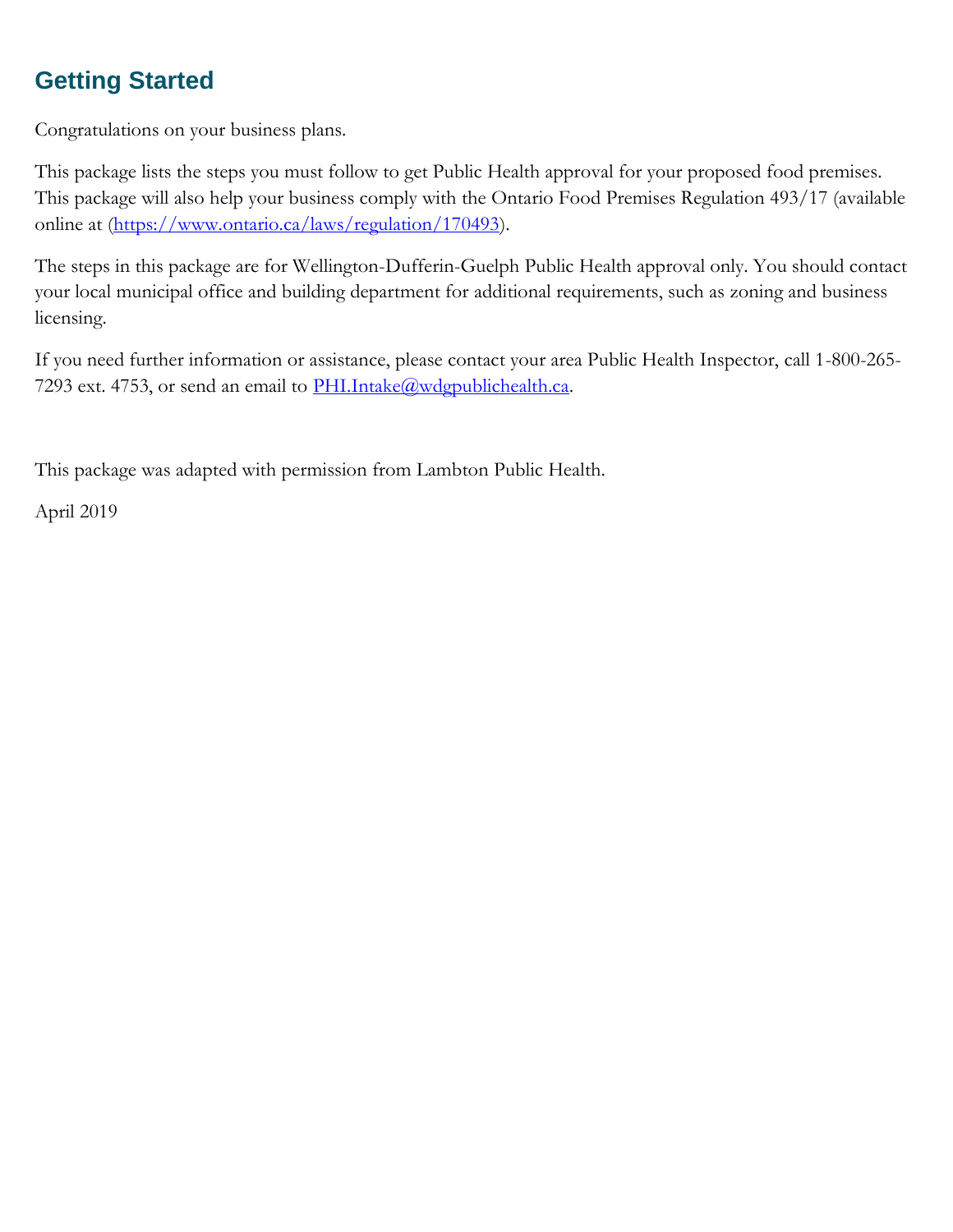# **Step 1**

Contact the municipality to determine if the premises complies with zoning and other municipal by-laws. Do this before submitting your application to Public Health.

If a septic tank system is proposed, contact the municipality for information and approval of the system.

# **Step 2**

If you are opening a new food business, complete the enclosed **Notice of Intent to Operate a Food Premises** form. (An electronic version is available here: [https://www.wdgpublichealth.ca/sites/default/files/file-attachments/basic-page/community\\_form\\_notice-of](https://www.wdgpublichealth.ca/sites/default/files/file-attachments/basic-page/community_form_notice-of-intent-to-operate-a-food_premises_access.pdf)intent-to-operate-a-food premises access.pdf.)

Why? Section 16(2) of the Ontario Health Protection and Promotion Act requires that every person who intends to commence to operate a food premise shall give notice of the person's intention to the medical officer of health of the health unit in which the food premise will be located.

# **Step 3**

When planning construction or renovations, follow our suggestions for the construction materials and equipment (see Appendix). Our suggestions are not an exhaustive list, but they should help for planning. Feel free to contact us for advice.

Food prepared in private homes require a kitchen that is entirely independent from the home kitchen.

This kitchen will be inspected as per the Ontario Food Premises Regulation 493/17, by your Public Health Inspector.

Note: Construction is regulated under the *Ontario Building Code*. Contact your local building and fire department for more information.

# **Step 4**

Prior to construction or renovation, inform Wellington-Dufferin-Guelph Public Health about your plans and provide information concerning the physical features and the nature of operation of the food premises. Include a copy of plans to scale and the proposed menu.

Plans and specifications should contain the following information:

- Name, address, and telephone number of the applicant
- Legal description of the property
- Complete floor plans of the proposed structure drawn neatly and to scale, showing:
	- o the dimensions of all rooms;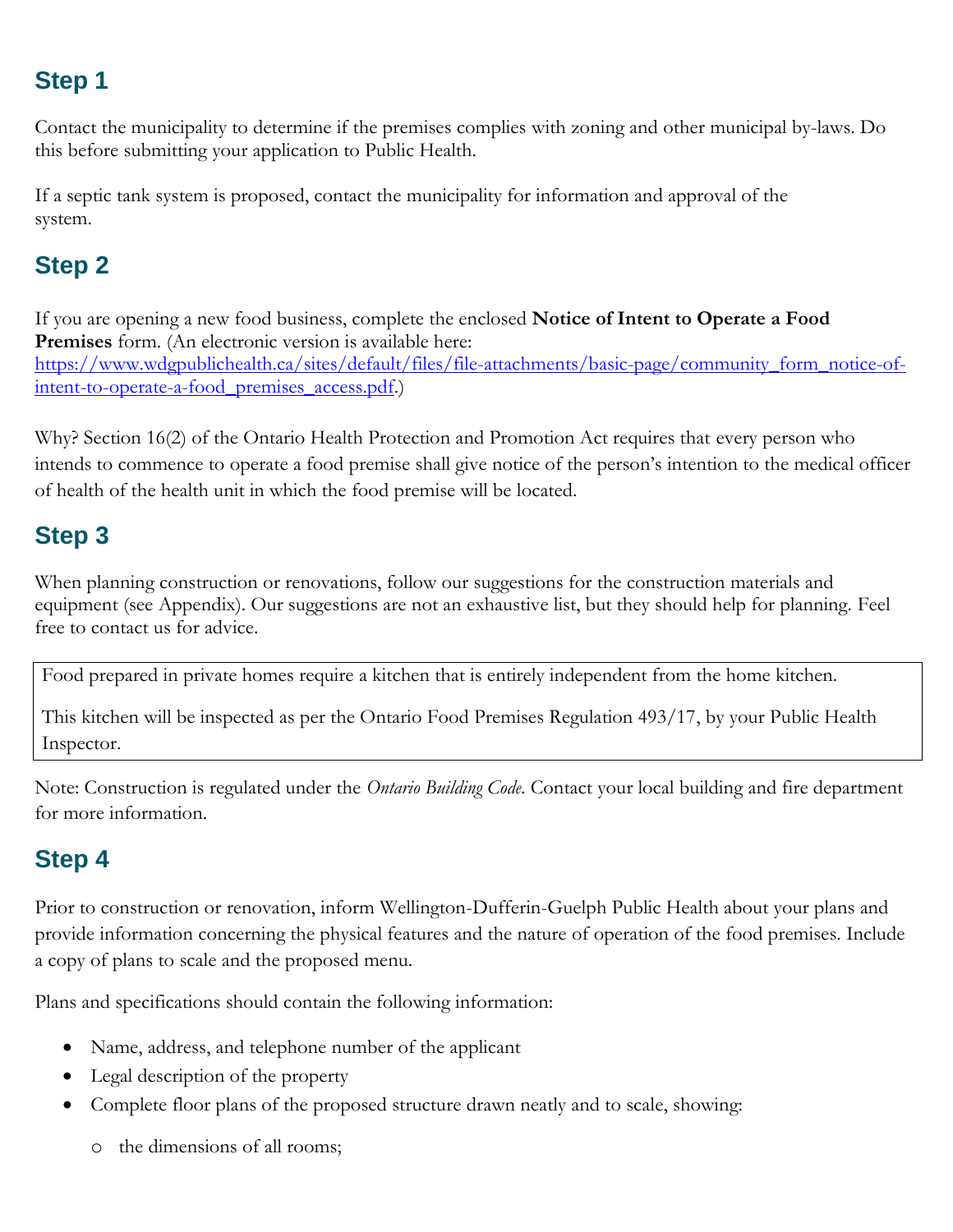- o location of all equipment (label or provide list);
- o location of sinks and handwashing sinks;
- o location of all washrooms;
- o location of the ventilation equipment;
- o location of grease traps;
- o description of materials to be used on floors, walls, and ceilings in all rooms;
- o location of well if on a private or communal water supply, and type of well (drilled or dug); and
- o location of sewage system if on a private sewage system (septic tank).

Your area Health Inspector will contact you to review and approve your plans. This will ensure you are compliant with the Ontario Food Premises Regulation 493/17.

# **Step 5**

Contact your area Health Inspector at least 7 days prior to opening to arrange a pre-opening inspection.

Any changes to the plans after approval must be submitted to your Public Health Inspector prior to opening.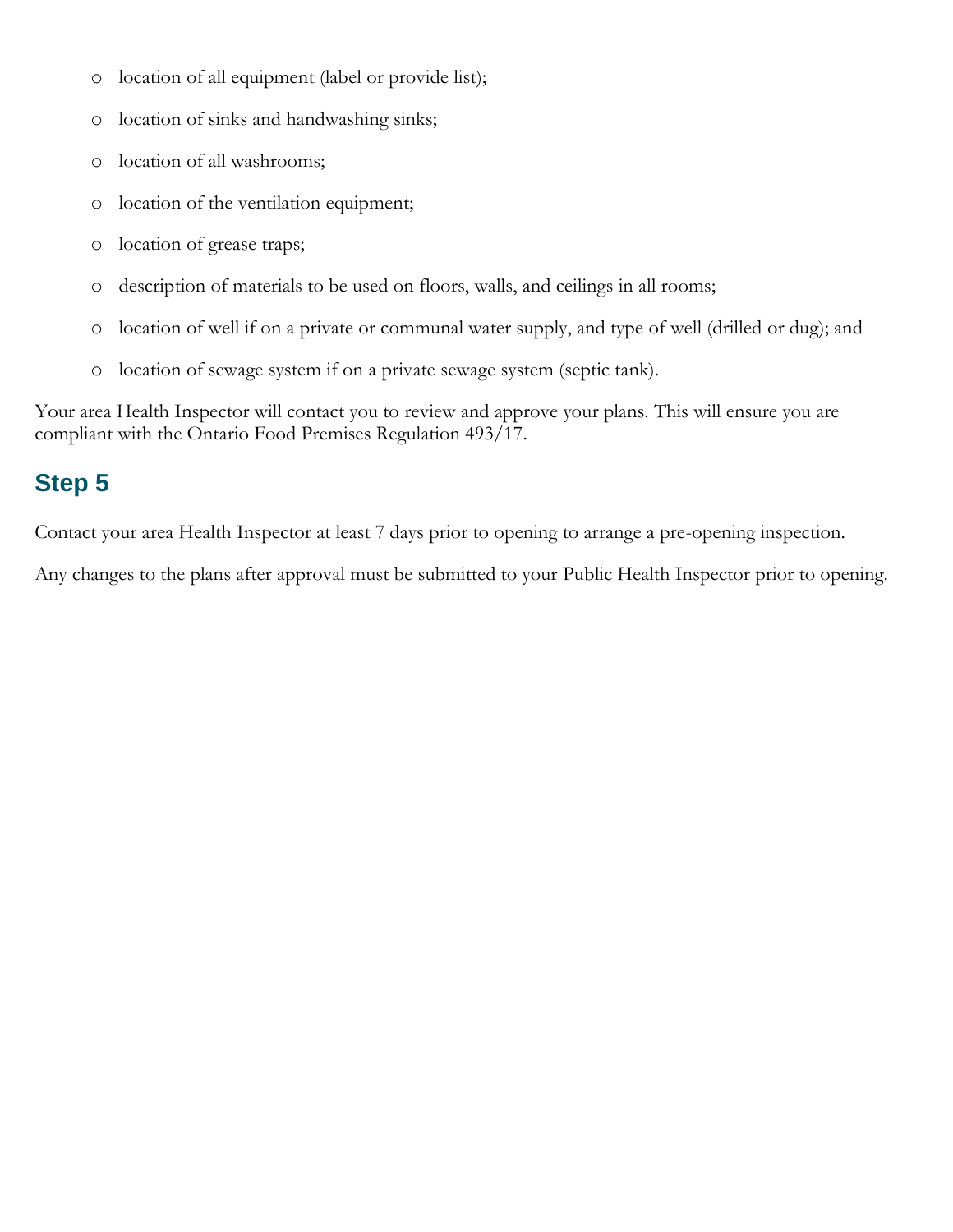# **Other Useful Information**

Thanks for following the above steps to getting Public Health approval of your food premises.

The information below may also benefit your business.

#### **Food Handler Certification**

Section 32 of the Ontario Food Premises Regulation 493/17 requires that there is at least one food handler or supervisor on-site in a food service premise during every hour the premise is operating. To obtain further information on how to obtain food handler certification, visit [https://www.wdgpublichealth.ca/clinics](https://www.wdgpublichealth.ca/clinics-classes/food-safety-training-certification)[classes/food-safety-training-certification.](https://www.wdgpublichealth.ca/clinics-classes/food-safety-training-certification)

#### **Posters**

Public Health offers a variety of free posters about handwashing, keeping food safe, and proper use of 2- and 3 compartment sinks. You may ask a Public Health Inspector for copies of laminated posters.

#### **Home Canned Products**

If you intend to prepare and sell canned products, consult with your area Health Inspector prior to production. All canned items must be made from a validated recipe by a reputable source specifying processing time, temperature, measured ingredients, and container size.

High risk (low-acid) items such as vegetables, chutneys, and soups must be prepared in a pressure canner to reach the proper temperatures to kill *Clostridium botulinum* spores.

Low risk (high-acid) items such as jams, jellies, and vinegar-based pickles and relishes may be prepared in a boiling water canner.

#### **Processed Meat Products**

As of January 1, 2014, amendments to the Meat Regulation 31/05 allow food service premises to produce a limited quantity of processed meat items (e.g., jerky, salami, pepperoni, and prosciutto) without a meat plant license. Premises solely conducting low risk meat processing activities such as aging, packaging, and slicing may also operate without a license within a limited quantity.

If you intend to conduct meat processing activities, contact your Public Health Inspector to determine whether your proposed operation meets the requirements of the exemption.

Non-exempted operations require a license which is enforced by the Ontario Ministry of Agriculture, Food and Rural Affairs.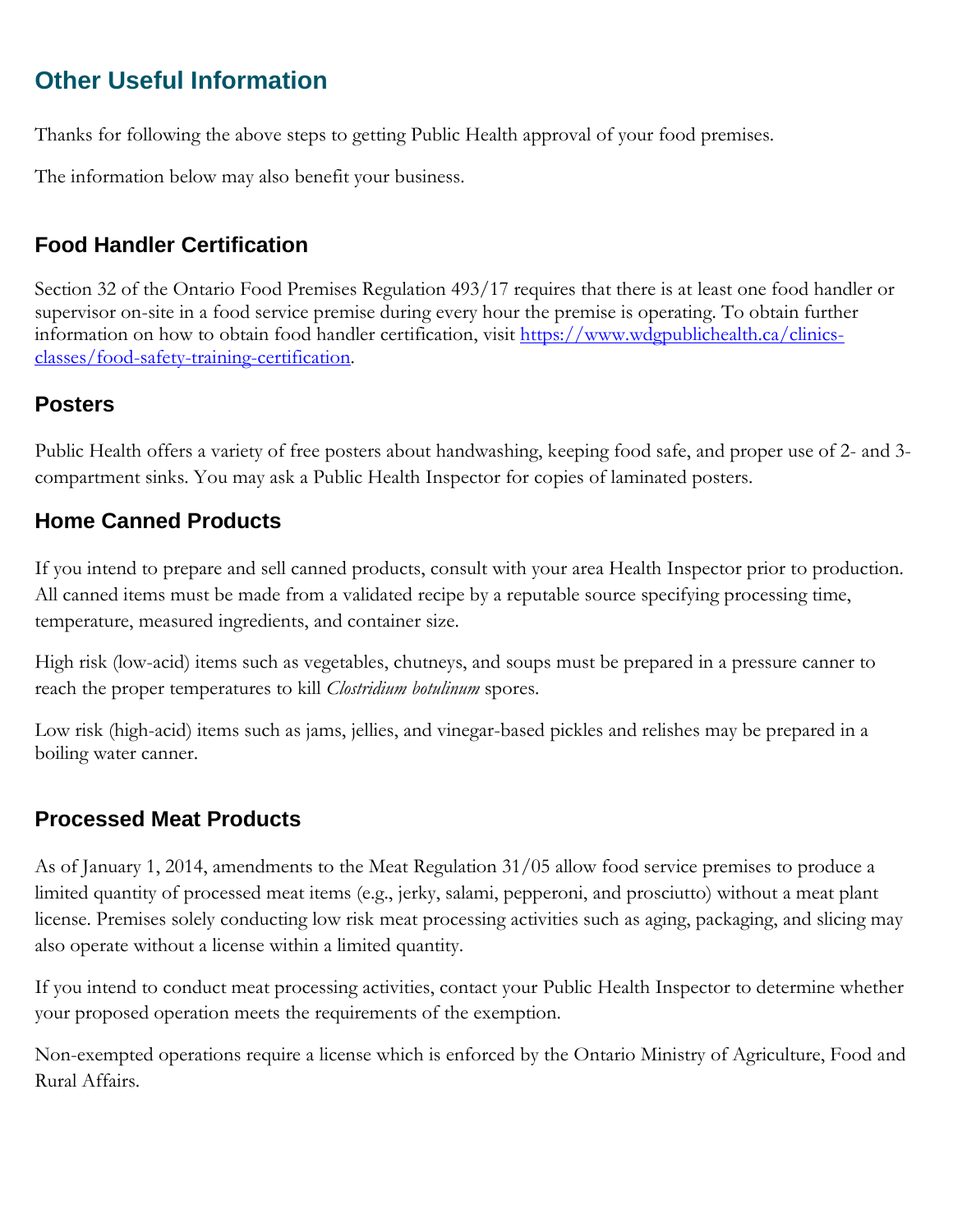### **Smoke-Free Ontario Act Compliance**

If you intend to operate a bar or restaurant, contact Public Health at 1-800-265-7293 ext. 4664 to speak with a Tobacco Enforcement Officer. The officer will help ensure your premises complies with the Smoke-Free Ontario Act.

As of July 1, 2018, smoking (tobacco and cannabis) and vaping are not permitted on all bar and restaurant outdoor patios, regardless of whether the patios are covered or uncovered. For more information, visit <http://www.ontario.ca/health-and-wellness/smoke-free-ontario#section-2>

# **References**

Building Code Act 332/12 [http://www.e-laws.gov.on.ca/html/source/regs/english/2012/elaws\\_src\\_regs\\_r12332\\_e.htm](http://www.e-laws.gov.on.ca/html/source/regs/english/2012/elaws_src_regs_r12332_e.htm)

Fire Code 213/17 <https://www.canlii.org/en/on/laws/regu/o-reg-213-07/latest/o-reg-213-07.html>

Food Premises Regulation 493/17 [https://www.ontario.ca/laws/regulation/170493#BK40](https://www.ontario.ca/laws/regulation/170493%23BK40)

Ontario Ministry of Agriculture, Food and Rural Affairs <http://www.omafra.gov.on.ca/english/food/inspection/meatinsp/m-i-p-r/meatinspecprogram.htm>

Smoke-Free Ontario <http://www.ontario.ca/health-and-wellness/smoke-free-ontario#section-2>

Wellington-Dufferin-Guelph Public Health – Food Services <https://www.wdgpublichealth.ca/your-community/inspections-businesses-events/restaurants-food-services>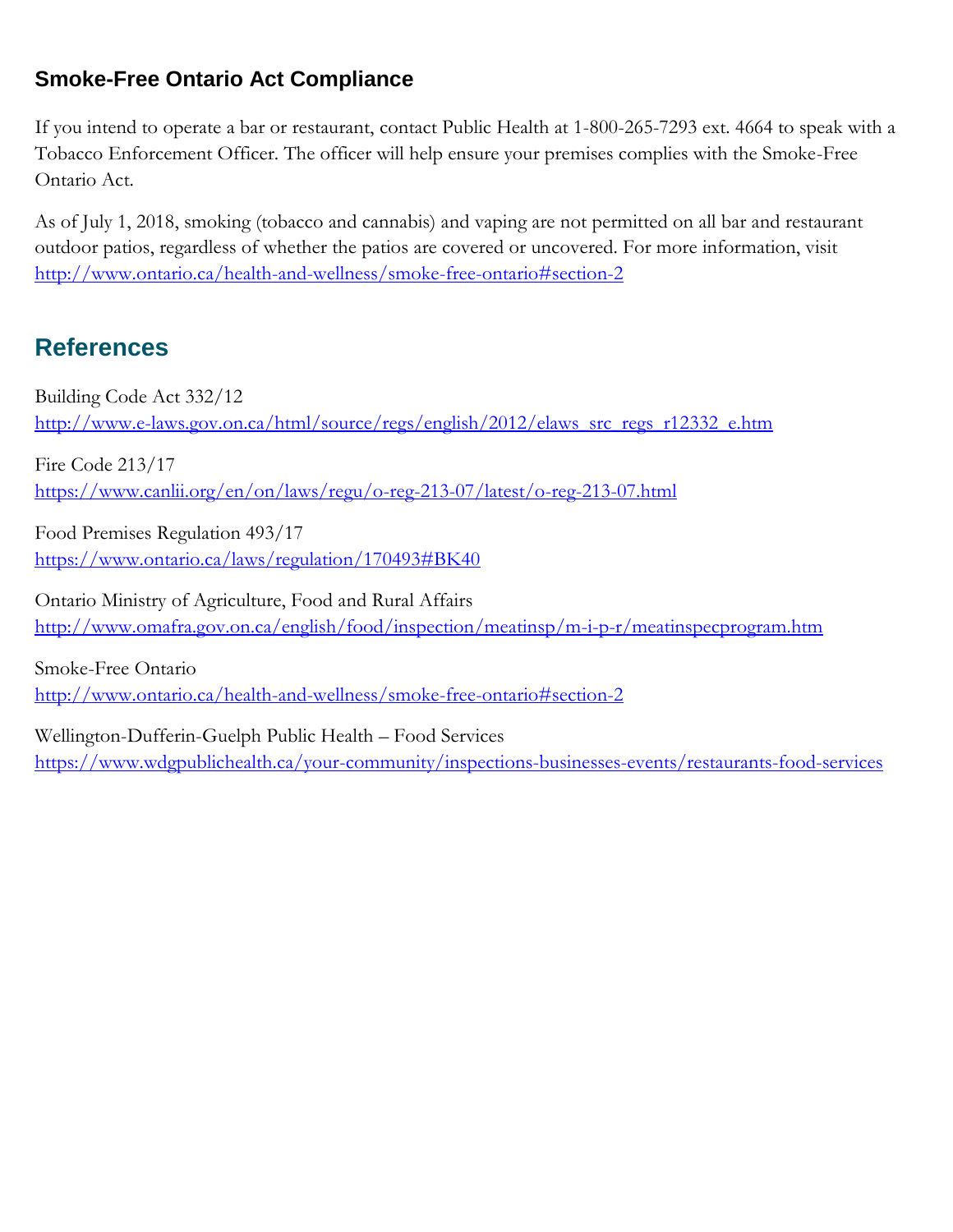# **Notice of Intent to Operate a Food Premises**

Email your completed form to **PHI.Intake@wdgpublichealth.ca** or fax it to 519-823-4905.

| <b>Business Information</b>                                     |                               |
|-----------------------------------------------------------------|-------------------------------|
| <b>Business Name:</b>                                           |                               |
| Legal Name (If different than above):                           |                               |
| Type of Business:                                               | Proposed Date of Opening:     |
| Site Address:                                                   | Phone:                        |
|                                                                 | Fax:                          |
| City/Town:                                                      | Postal Code:                  |
| Proposed Number of Seats:                                       | Proposed Number of Employees: |
| Year-round n or Seasonal n<br>If Seasonal, Months of Operation: |                               |
| Municipal<br>Water Supply:<br>Private $\Box$<br>$\Box$          |                               |
| Sewage Supply: Municipal $\Box$<br>Private □                    |                               |
| Mailing Address (if different than site address above)          |                               |
| Address:                                                        | Telephone:                    |
|                                                                 | Fax:                          |
| City/Town:                                                      | Postal Code:                  |
| Owner and Operator Information                                  |                               |
| <b>Owner Name:</b>                                              | <b>Operator Name:</b>         |
| Phone:                                                          | Phone:                        |
| <b>Email Address:</b>                                           | <b>Email Address:</b>         |



PHI.Intake@wdgpublichealth.ca 1-800-265-7293 ext. 4753

Fax: 519-823-4905 www.wdgpublichealth.ca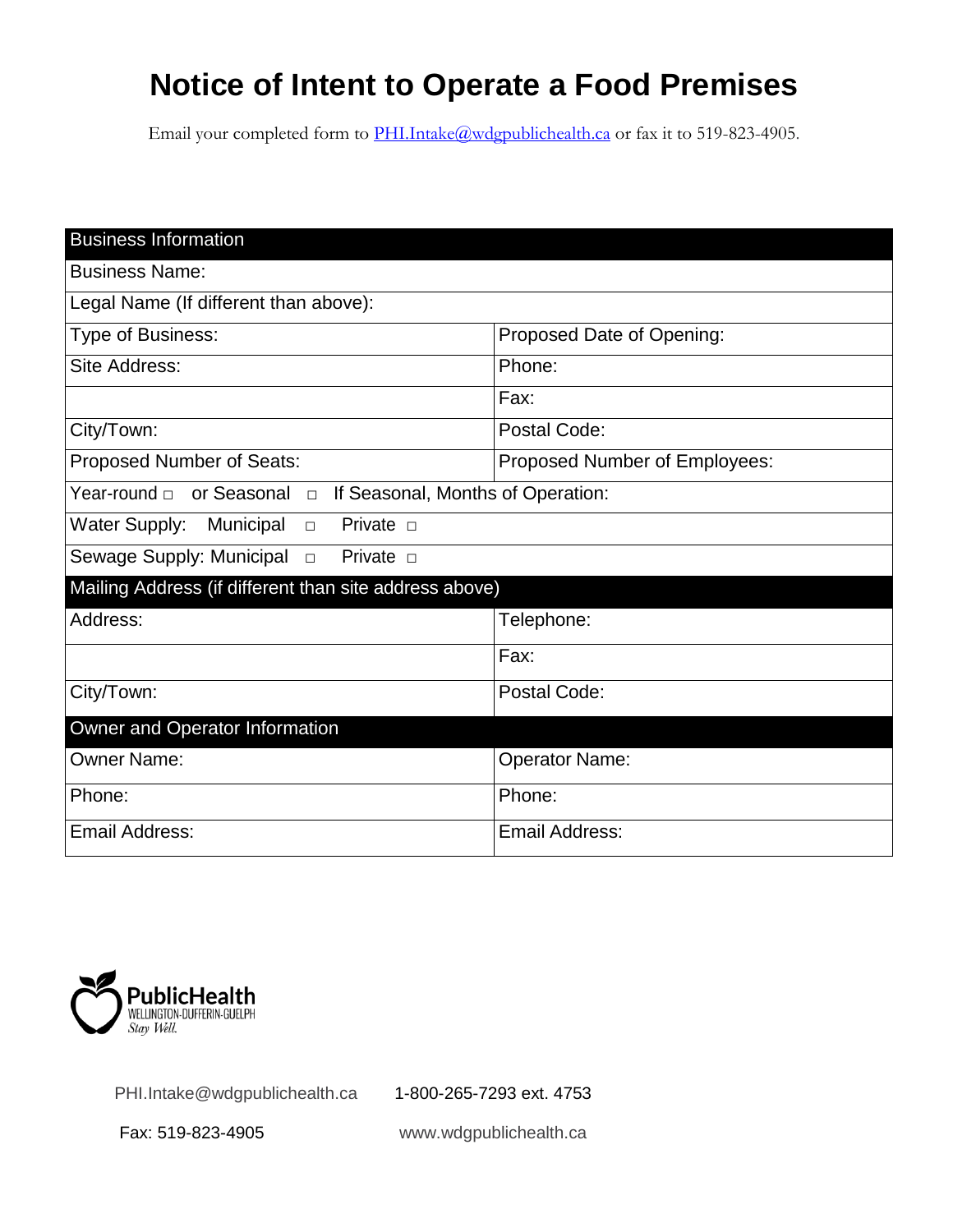# **Appendix**

## **Suggested Construction Materials**

#### **Floors**

Floor covering must provide a smooth, easily cleanable and non-absorbent surface. Here are some examples:

- Trowelled cement. A mechanical, steel-trowelled process with an applied hardener and sealer is necessary to provide a tight, smooth and non-absorbent finish.
- Dry vinyl floor coverings that are high grade industrial strength which cover the floor wall to wall.
- Non-slip ceramic tiles that have been grouted to create a smooth surface at the same level as the tiles. A non-slip sealant is suggested when quarry tiles are installed.

Floors should be coved in the corners and extended up to the wall a minimum of 15 cm (6"). Baseboards or mouldings can take the place of coving.

#### **\*\*\* Carpet and rugs are permitted in dining areas only.**

#### **Walls**

Here are some wall materials you may use:

- drywall
- plaster
- cement block (sealed and painted)
- ceramic wall tile
- pre-finished PVC or aluminum wall coverings

For walls to be readily cleaned and maintained in a sanitary condition, we recommend a good quality paint, such as high gloss or semi-gloss latex or enamel paint. Paints used in food



**1-800-265-7293 ext. 4753 [PHI.Intake@wdgpublichealth.ca](mailto:info@wdgpublichealth.ca) www.wdgpublichealth.ca**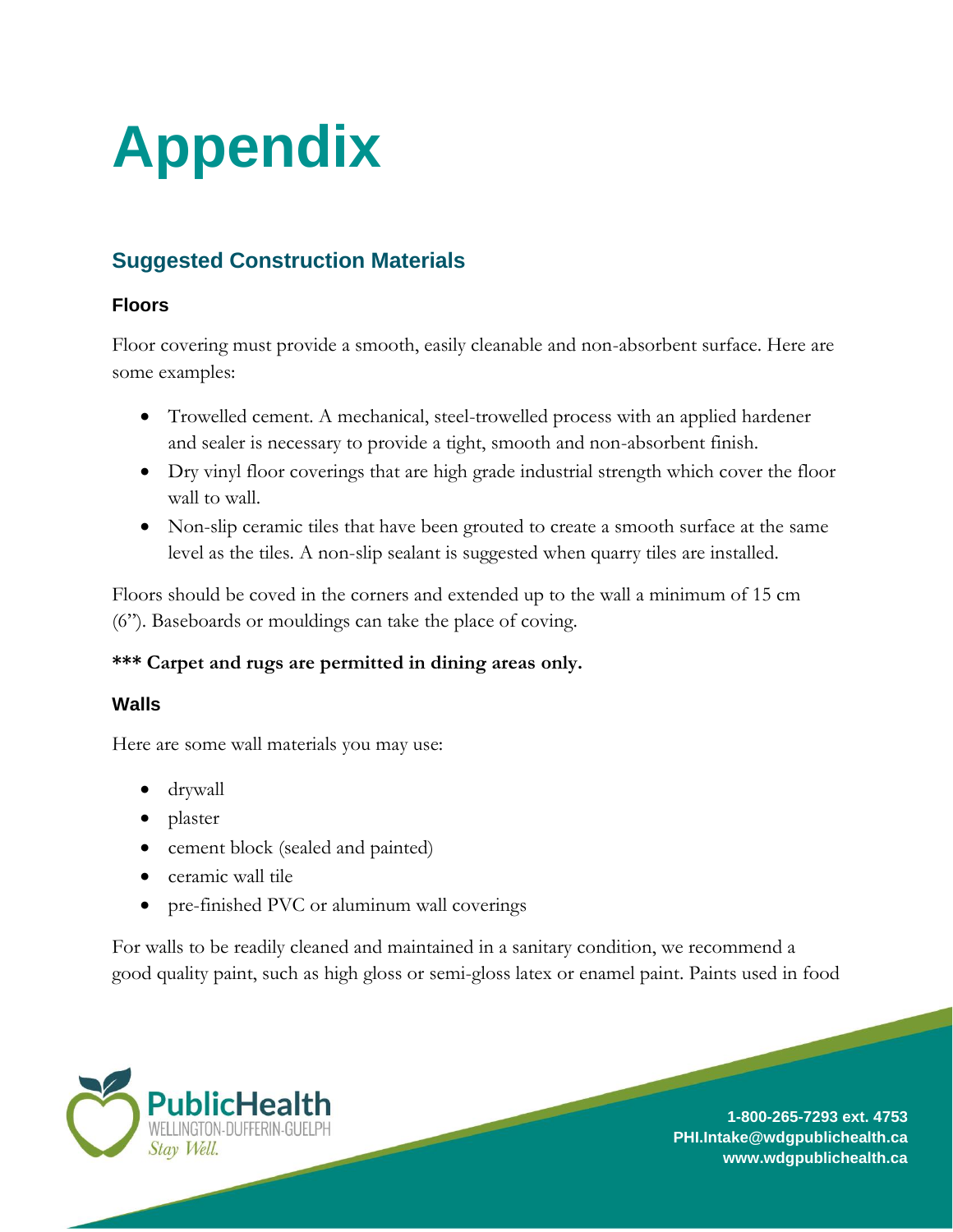preparation areas and walk-in refrigerators or freezers should be light in colour, stand up to scrubbing, and have mould inhibitors.

Stainless steel, arborite, or ceramic tiles should be installed to protect the wall surfaces behind cooking areas, heavy wear areas, or wet dishwashing areas.

Where movable equipment could damage walls, properly finished bumpers should be installed to protect the walls.

Acceptable material for canopies and hoods is stainless steel in accordance with Fire Department specifications.

#### **Ceilings**

Painted drywall is recommended. If you wish to use suspended ceilings, the tiles must be smooth, non-absorbent, and easily cleaned.

Ceiling tiles must be kept clean and replaced when broken. Where a decorated ceiling (i.e. wine glass holder at bar) is installed, the original ceiling above must be smooth and painted.

Open ceilings with exposed vents and piping are not recommended in the kitchen and preparation areas. If an open ceiling is part of the dining décor, all pipes and vents must be painted and a maintenance plan must be in place for routine cleaning.

#### **Pipes and Wires**

Plumbing pipes, electrical wires, and electrical panels must be enclosed to facilitate cleaning.

#### **Lighting**

Food preparation areas must be well lit for the safety of employees and so that areas can be properly cleaned and sanitized. Lighting throughout the premises must meet the requirements of the *Ontario Building Code* and is enforced by the local building department.

All lighting fixtures should be secured tightly to the ceiling to facilitate cleaning. Ensure light fixtures are shatterproof or protected by a covering over food preparation and food storage areas.

#### **Sinks**

Handwashing basins must be a separate unit and of such size that will not promote other uses. The handwashing basin is to be used for hand-washing only. Handwashing basins are required in a location convenient for employees in each processing, preparation, and manufacturing area.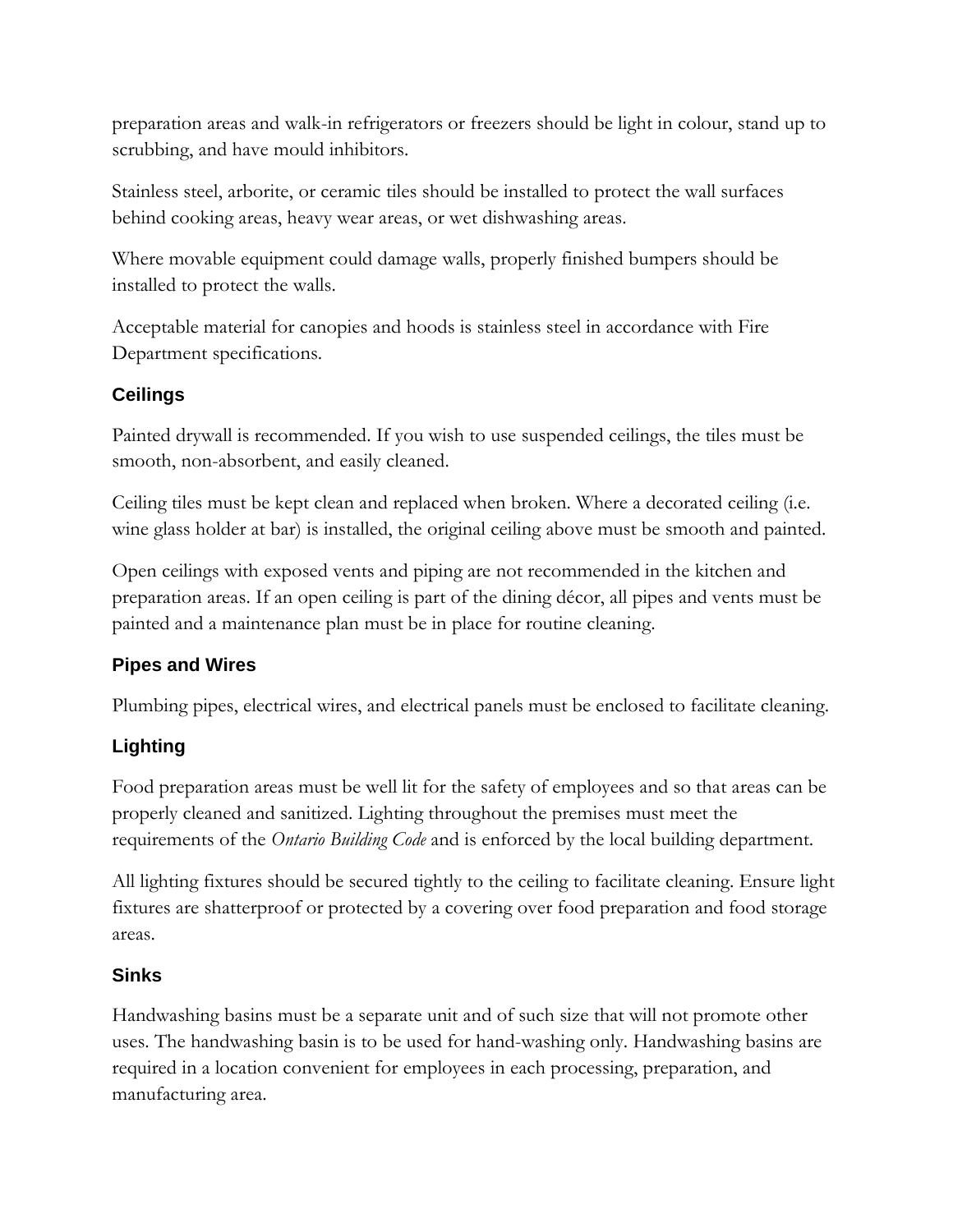Dishwashing sinks must be large enough to easily contain the utensils or equipment being cleaned.

A 3-compartment sink or commercial dishwasher is required for cleaning and sanitizing multi-use dishes and utensils.

A 2-compartment sink is satisfactory when only single-use utensils are used, such as at a food take-out restaurant.

A separate janitor's sink is recommended for disposal of cleaning wastes (e.g., water in a mop bucket).

If a hose is used in connection with any sink, ensure a back flow preventer is installed to prevent the possible contamination of the potable water supply.

# **Suggested Equipment**

Any article or piece of equipment used for the manufacturing, distribution, sale, offering of sale, preparation, processing, handling, transportation, storage, or display of food shall be of sound, tight construction, kept in good repair, and of such form and material that it can be readily cleaned and sanitized.

#### **Shelving**

Stainless steel or prefinished shelves are recommended for the dry food storage area. Wood shelving must be painted or properly sealed. Ensure shelves are at least 15 cm (6") off the floor.

#### **Cutting Boards**

Polyethylene (plastic) is the recommended material for cutting boards, blocks, bowls, platters, and churns. Hardwood may be used if it is maintained in a clean and sanitary manner and its use does not create a health hazard.

#### **Dipper Wells**

Dipper wells with a constant supply of potable water are to be used where ice cream, frozen confections or desserts are served.